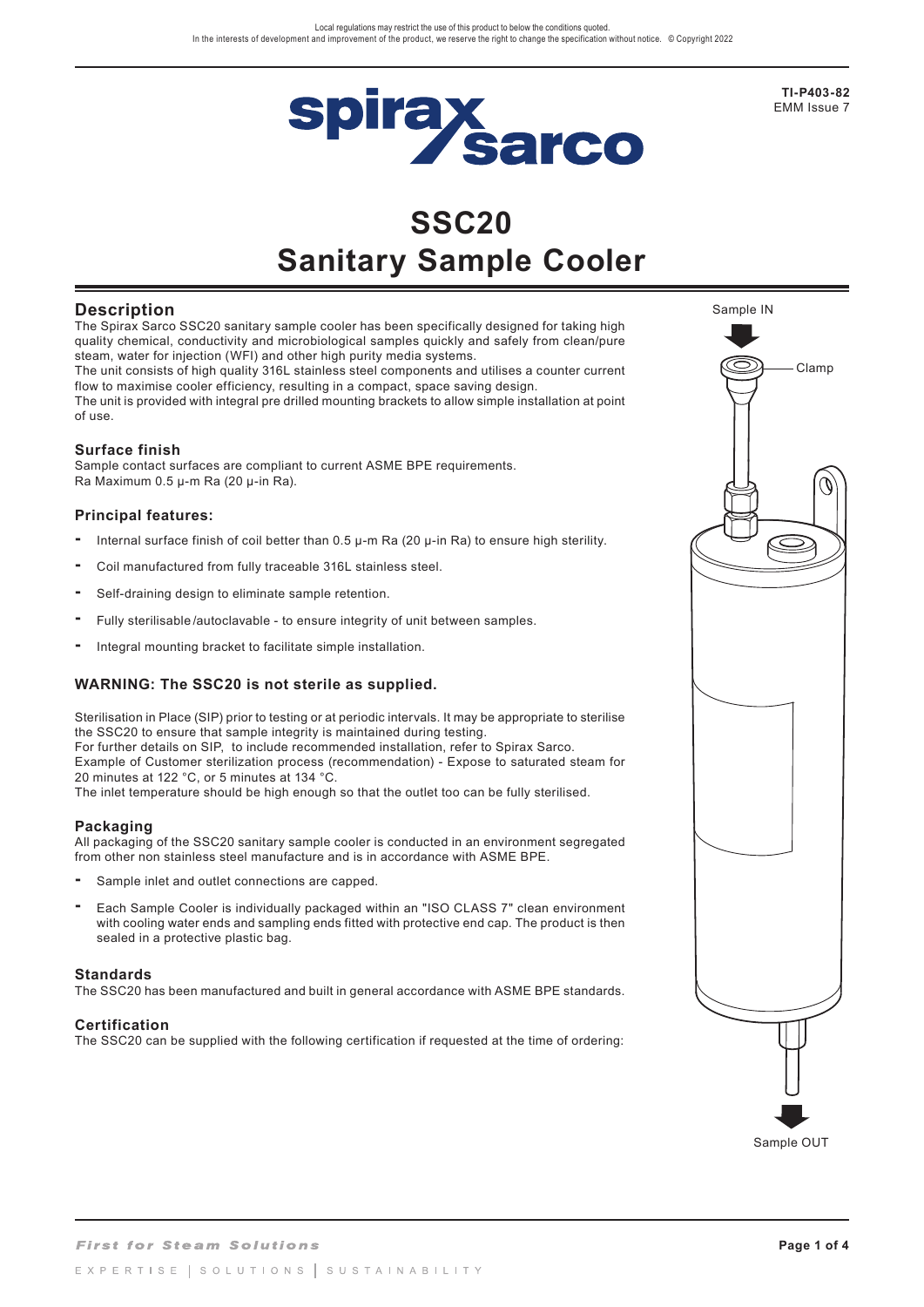- **-** Full EN 10204 3.1 Validation Pack Chargeable.
- **-** Typical Internal Coil Bore and Adaptor Face Surface Finish F.O.C.
- **-** Certificate of Compliance for FDA, and ADI Free Statement F.O.C.
- **-** TSE-BSE Statement F.O.C.
- **-** EC1935:2004 Declaration of Compliance F.O.C.
- **-** Declaration of Conformity BS EN ISO 14644-1:2015 Class 7 Clean Room F.O.C.
- **-** Typical Test Report F.O.C.

# **Sizes and pipe connections**

|                                            | <b>BSP</b> version                                                                                                                | $\frac{1}{2}$ " BSP |
|--------------------------------------------|-----------------------------------------------------------------------------------------------------------------------------------|---------------------|
| Cooling water inlet and outlet connections | NPT version                                                                                                                       | $\frac{1}{2}$ " NPT |
| Sample tube inlet and outlet connections   | $\frac{1}{2}$ " ASME BPE compatible adaptor for clamp fitting (clamp not supplied) on<br>sample inlet. 6 mm O/D on sample outlet. |                     |

#### **Materials**

**Body and coil** Stainless steel 316L (1.4404)

# **Pressure/temperature limits**

**Coil**



## **Body**

| Maximum design pressure                                         | 10 bar q @ 100 °C |
|-----------------------------------------------------------------|-------------------|
| Maximum design temperature                                      | 100 °C @ 10 bar g |
| Designed for a maximum cold hydraulic test pressure of 16 bar g |                   |

**Note:** The pressure/temperature limits for the clamp adaptor are dependant on the manufacturer's recommendations

The product **must not** be used in this region.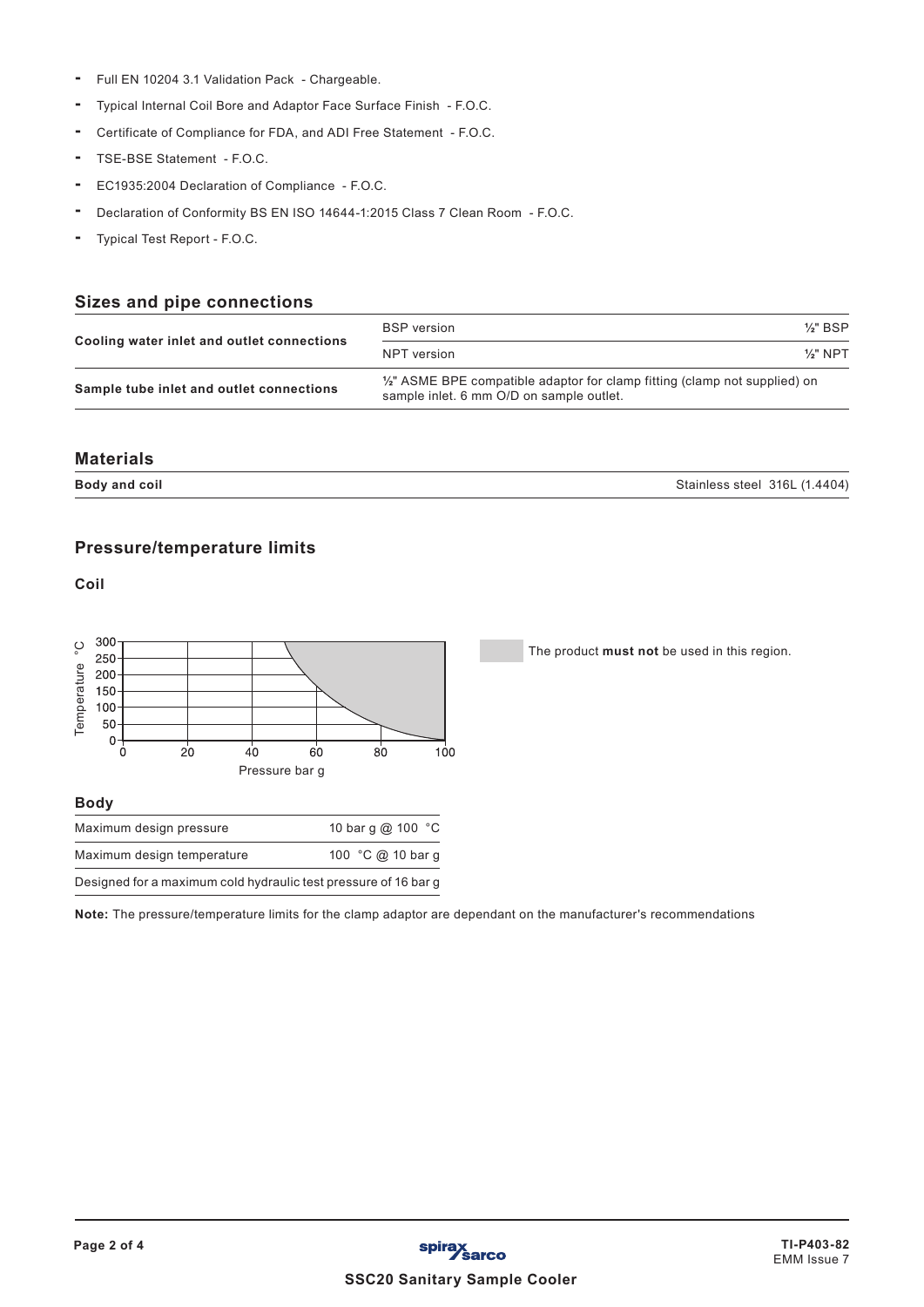## **Performance**

Tables below show typical sample outlet temperatures above cooling water inlet temperatures for several pressures and cooling water flowrates.

#### **Example**

A sample flowrate of 30 I/h is required from a boiler operating at 10 bar g. For a cooling water flowrate of 0.3 I/s from Table 1 the sample outlet temperature would be 4 °C above the cooling water inlet temperature. If the cooling water is at 15 °C, the sample temperature would be 19 °C.

Table 2 is used in the same way for steam.

Samples may not be taken where marked '-' as the flow is limited by the sample inlet valve capacity.

| Sample<br>flowrate<br>I/h |                       | Cooling water flowrate | $0.1$ I/sec    |       |                    |               | Cooling water flowrate | $0.3$ $I/sec$ |       |       | <b>Cooling water flow</b><br>$0.6$ I/sec |                |       |       |       |  |
|---------------------------|-----------------------|------------------------|----------------|-------|--------------------|---------------|------------------------|---------------|-------|-------|------------------------------------------|----------------|-------|-------|-------|--|
|                           | Boiler pressure bar g |                        |                |       |                    |               |                        |               |       |       |                                          |                |       |       |       |  |
|                           | $\mathbf{1}$          | 3                      | 7              | 10    | 20                 | 1             | 3                      | 7             | 10    | 20    | 1                                        | 3              | 7     | 10    | 20    |  |
| 10                        | 1 °C                  | 1 °C                   | 3 °C           | 6 °C  | 6 °C               | 0 °C          | 0 °C                   | 1 °C          | 1 °C  | 4 °C  | 0 °C                                     | 0 °C           | 0 °C  | 0 °C  | 2 °C  |  |
| 20                        | 2 °C                  | 2 °C                   | 6 °C           | 8 °C  | 8 °C               | $1^{\circ}$ C | 1 °C                   | 2 °C          | 2 °C  | 6 °C  | 0 °C                                     | 0 °C           | 0 °C  | 1 °C  | 4 °C  |  |
| 30                        | 5 °C                  | 5 °C                   | 8 °C           | 11 °C | 11 °C              | 3 °C          | 3 °C                   | 4 °C          | 4 °C  | 8 °C  | 0 °C                                     | 0 °C           | 2 °C  | 3 °C  | 6 °C  |  |
| 40                        | 7 °C                  | 7 °C                   | $11^{\circ}$ C | 13 °C | 13 °C              | 5 °C          | 5 °C                   | 6 °C          | 6 °C  | 10 °C | $1^{\circ}$ C                            | 1 °C           | 2 °C  | 3 °C  | 8 °C  |  |
| 50                        | 10 °C                 | 10 °C                  | 13 °C          | 15 °C | 15 °C              | 6 °C          | 6 °C                   | 8 °C          | 8 °C  | 12 °C | 3 °C                                     | 3 °C           | 4 °C  | 5 °C  | 9 °C  |  |
| 60                        | 14 °C                 | 14 °C                  | 16 °C          | 18 °C | 18 °C              | 9 °C          | 9 °C                   | 10 °C         | 10 °C | 14 °C | 4 °C                                     | 5 °C           | 5 °C  | 6 °C  | 11 °C |  |
| 80                        | 16 °C                 | 18 °C                  | 20 °C          | 22 °C | 22 °C              | 11 °C         | 12 °C                  | 13 °C         | 14 °C | 18 °C | 6 °C                                     | 7 °C           | 8 °C  | 9 °C  | 15 °C |  |
| 100                       | 18 °C                 | 20 °C                  | 24 °C          | 26 °C | 27 °C              | 15 °C         | 16 °C                  | 16 °C         | 18 °C | 22 °C | 10 °C                                    | $11^{\circ}$ C | 12 °C | 13 °C | 18 °C |  |
| 120                       | 22 °C                 | 23 °C                  | 29 °C          | 30 °C | $^{\circ}$ C<br>31 | 17 °C         | 18 °C                  | 20 °C         | 23 °C | 26 °C | 11 °C                                    | 13 °C          | 15 °C | 17 °C | 22 °C |  |

### **Table 1 Water** (e.g. WFI - water for injection)

# **Table 2 Saturated steam**

| Sample           | Cooling water flowrate<br>$0.1$ I/sec |                |      |                        |                          |             | <b>Cooling water flowrate</b><br>$0.3$ $I/sec$ |                |                |        |                          |             | <b>Cooling water flowrate</b><br>$0.6$ I/sec |                |              |                          |                          |       |  |
|------------------|---------------------------------------|----------------|------|------------------------|--------------------------|-------------|------------------------------------------------|----------------|----------------|--------|--------------------------|-------------|----------------------------------------------|----------------|--------------|--------------------------|--------------------------|-------|--|
| flowrate<br>kg/h | Boiler pressure bar g                 |                |      |                        |                          |             |                                                |                |                |        |                          |             |                                              |                |              |                          |                          |       |  |
|                  | 0.5                                   | $\overline{2}$ | 5    | 7                      | 10                       | 20          | 0.5                                            | $\overline{2}$ | 5              | 7      | 10                       | 20          | 0.5                                          | $\overline{2}$ | 5            | 7                        | 10 <sup>1</sup>          | 20    |  |
| 5                | 3 °C                                  | 3 °C           | 4 °C | 5 °C                   | 6 °C                     | 6 °C        | 2 °C                                           | 2 °C           | 3 °C           | 3 °C   | 4 °C                     | 4 °C        | 1 °C                                         | °С<br>1        | $^{\circ}$ C | 2 °C                     | 2 °C                     | 2 °C  |  |
| 10               | $\blacksquare$                        | 7 °C           | 8 °C | 8 °C                   | 8 °C                     | 9 °C        |                                                | 4 °C           | 4 °C           | 4 °C   | 4 °C                     | 5 °C        | $\overline{\phantom{0}}$                     | $1^{\circ}$ C  | 2 °C         | 2 °C                     | 2 °C                     | 2 °C  |  |
| 15               |                                       |                |      | 9 °C 10 °C 10 °C 11 °C |                          |             |                                                |                | 5 °C           | 6 °C   | 6 °C                     | 7 °C        |                                              | $\overline{a}$ | 2 °C         | 2 °C                     | 3 °C                     | 4 °C  |  |
| 20               |                                       |                |      |                        | 12 °C 13 °C 14 °C        |             |                                                |                | $\overline{a}$ | 8 °C   | 9 °C                     | 9 °C        |                                              |                |              | 4 °C                     | 5 °C                     | 6 °C  |  |
| 30               |                                       |                |      |                        |                          | 21 °C 21 °C |                                                |                |                | $\sim$ |                          | 14 °C 14 °C |                                              |                |              | $\overline{\phantom{a}}$ | 9 °C                     | 10 °C |  |
| 40               |                                       |                |      |                        | $\overline{\phantom{a}}$ | 28 °C       | $\overline{a}$                                 |                |                |        | $\overline{\phantom{a}}$ | 20 °C       | $\overline{\phantom{a}}$                     |                |              |                          | $\overline{\phantom{a}}$ | 13 °C |  |
| 50               |                                       |                |      |                        | $\overline{\phantom{a}}$ | 35 °C       | $\overline{a}$                                 |                |                |        | $\overline{\phantom{a}}$ | 25 °C       | $\overline{\phantom{a}}$                     |                |              |                          | $\overline{\phantom{a}}$ | 17 °C |  |
| 60               | $\overline{a}$                        |                |      |                        | $\overline{\phantom{a}}$ | 42 °C       | $\overline{\phantom{a}}$                       |                |                | ٠      | $\sim$                   | 30 °C       | $\overline{\phantom{a}}$                     |                |              |                          | $\overline{\phantom{a}}$ | 21 °C |  |
| 70               |                                       |                |      |                        |                          |             |                                                |                |                |        |                          |             |                                              |                |              |                          |                          |       |  |